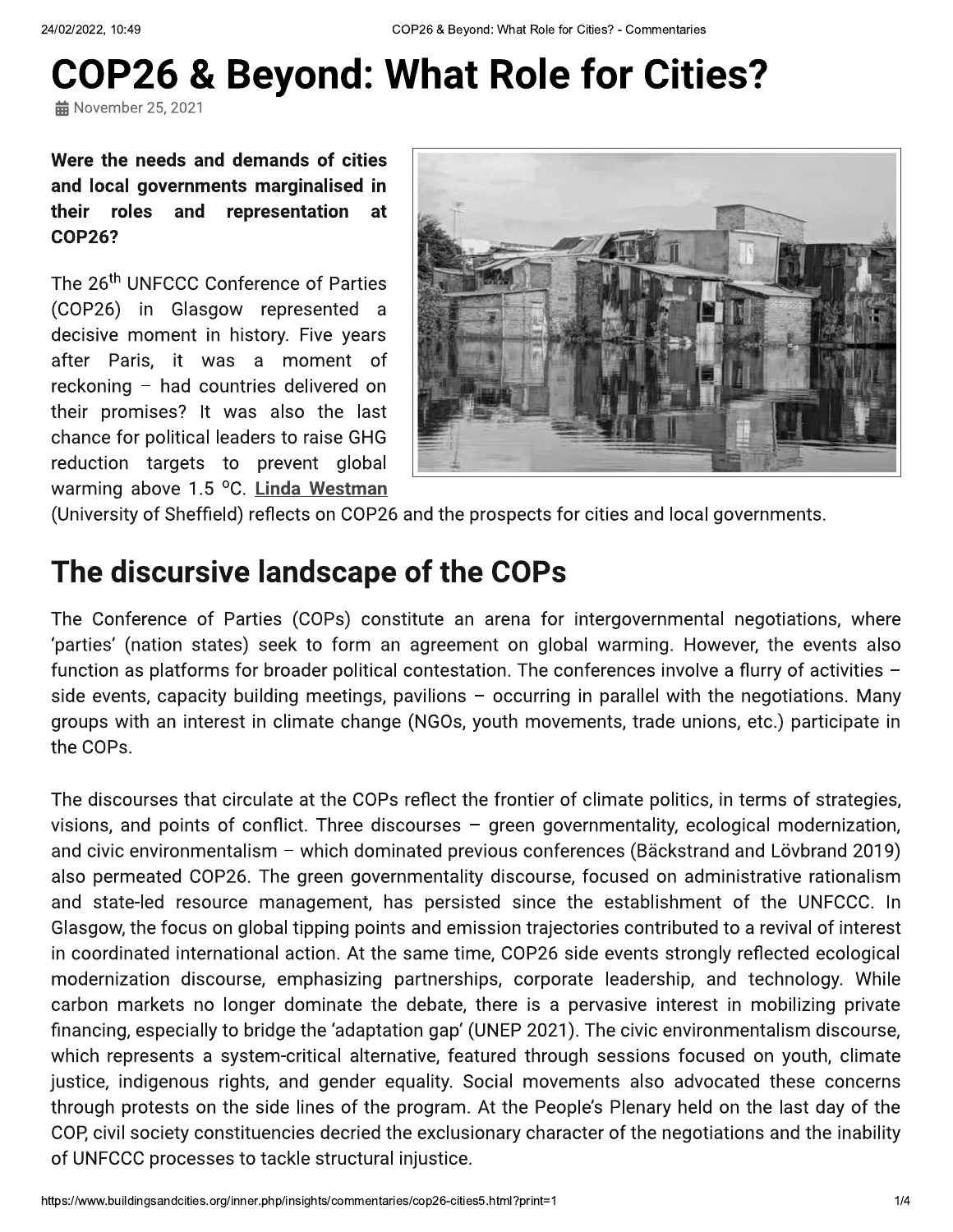# **Giving cities a seat at the table?**

Cities faced a challenge in navigating this fragmented landscape. Local authorities always held an ambiguous position within UNFCCC platforms. They are not non-governmental organizations, yet are represented by one of the official non-state constituencies: Local Governments and Municipal Authorities (LGMA). The LGMA fought hard to achieve recognition as a 'government' stakeholder, yet their advocacy is often directed towards their own national governments. This situation is unique among constituencies and brings unique difficulties.

Regarding political struggles surrounding the formal negotiations, cities did not have an easy time in Glasgow. The LGMA constituency, coordinated since the 1990s by ICLEI, has consistently advocated for recognition in the international agreements and access to the negotiating table. They have reached many successes, including the inclusion of subnational governments in the Paris Agreement. Since the adoption of a Local Government Climate Roadmap in 2007 and the recognition of non-state actors in at COP17 in Durban in 2011, urban areas attracted increasing attention. However, at COP25 in Madrid, local representatives showed concern that this wave was ebbing. This sentiment accumulated into disappointment at COP26, as cities hardly reached consistent visibility throughout the conference.

The LGMA constituency, promoting events through their own pavilion at COP26, nevertheless continued their tireless campaign. This year, the advocacy concentrated around the struggle to include 'multilevel collaboration' in the Glasgow Climate Pact. This work resulted in success (UNFCCC 2021), but the fight raised the question why the UK Presidency had not incorporated subnational perspectives in the first place. Hypotheses included a lack of awareness of urban concerns among ministers at the COP (a long-standing problem), unfavourable party politics, or attempts to bring large emitters with centralized political systems (e.g. China, Russia) on-board by downplaying subnational concerns. In either case, local representatives expressed the need to create better access to national and international finance, in particular to meet the costs of adaptation. This gap is especially acute in small cities in the Global South, largely overlooked at COP26. As stated by a representative from Rwanda, "local governments are like mothers: they know how to take care of their baby, but they sometimes don't have the resources to feed it".

# Win-win solutions in urban areas

In sessions dominated by ecological modernization discourse, synergies emerged between innovation and urban development. Several high-level meetings with a focus on urban areas were arranged on cities day' on 11 November, which had a built environment theme. These sessions demonstrated close connections between industrial development and urban climate action. For example, a representative of Oslo described their promotion of clean construction equipment, illustrating how public procurement can shape global supply chains. A similar approach was visible in an Action Hub session arranged by C40, showcasing solutions for clean construction. Many other sessions highlighted opportunities of technology development in cities. For instance, a session on urban living labs stressed the transformative potential of innovation in cities, highlighting opportunities linked with electric vehicles, micro grids, and energy storage systems. The Chair of the UK-based Local Government Association (LGA) framed climate change as a green industrial revolution, in which councils compete to attract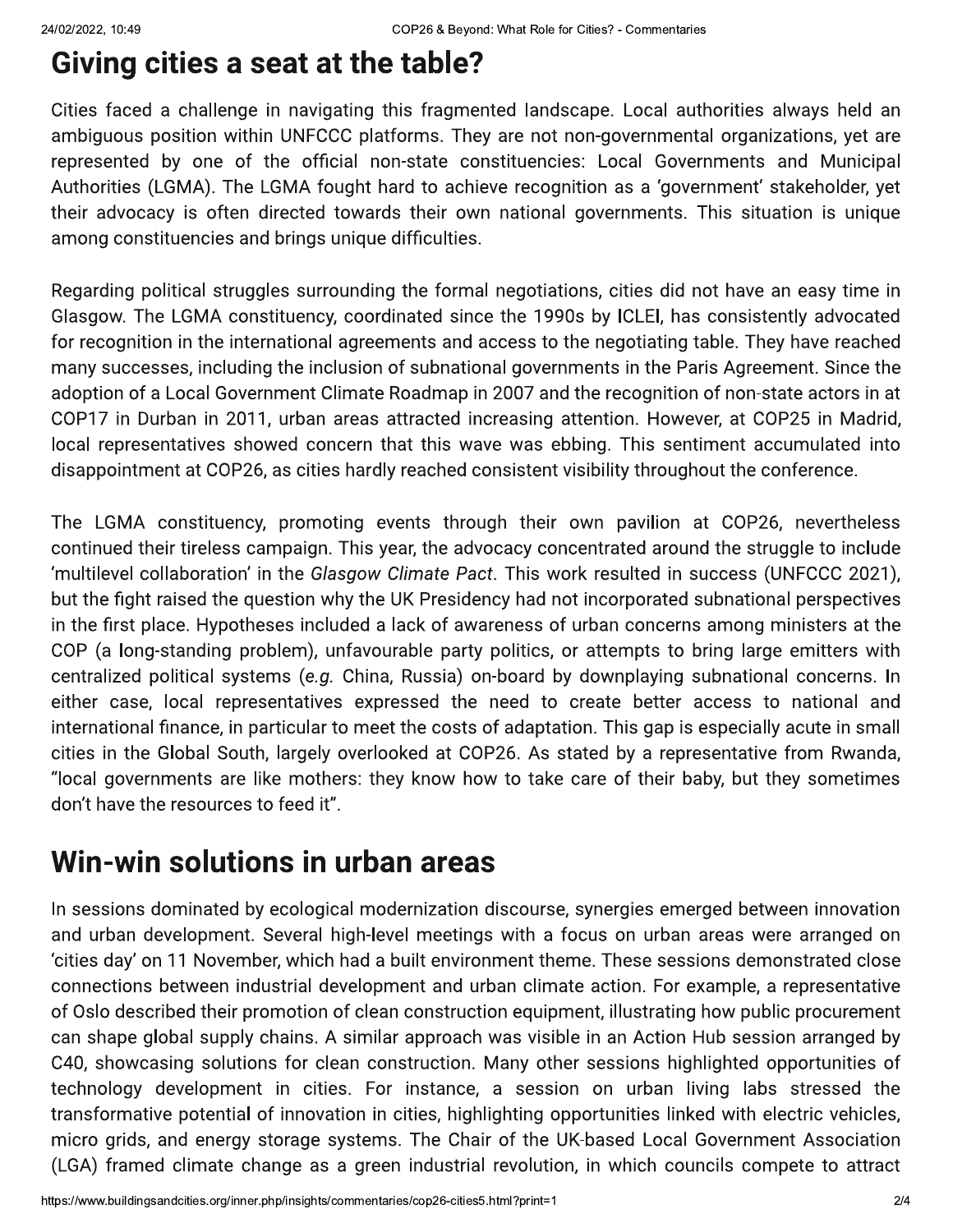sustainable business. These side events capture the effective translation of win-win rationales and market-based action into urban climate policy.

#### **Climate justice as a concern for cities**

Among communities advancing narratives of civic environmentalism, the presence of cities was less evident. Overall, side events on climate justice displayed a limited engagement with urban issues. Some local officials described a feeling of being 'wiped out by the youth-wave', as the strong interest in other non-state actors occurred alongside the relative disengagement with cities.

Yet, many events also illustrated that the separation of justice from the urban is untenable. Local governments showed how their climate programmes are inseparable from the issues of equity and social wellbeing. For example, a local official from the Bay Area in California, US, explained that their history of slavery and racist policy directly shape patterns of spatial and economic inequality. Climate interventions must address such injustice, whether by making sure that income from climate programs is directed to disadvantaged communities or that energy retrofits do not price anyone out of their homes. Many local officials presented similar concerns, emphasizing that poor communities are affected most by climate impacts and that residents must be engaged in dialogue when decisions are made. These experiences are captured in the literature on climate justice, which explains how inequality is embedded in built environments and how policy and planning in cities can address climate justice concerns (Klinsky and Mavrogianni 2020).

## The road to COP27

The core mission of COP26, to keep the 1.5  $\degree$ C target alive, was left on 'life support' at the end of the conference, according to UN Secretary-General António Guterres. What prospects, then, are left for the multilateral system in COP27 in Egypt?

One reassuring message from local leaders in Glasgow is that, regardless of the resolutions of COP26, their work will continue. As observed by Patrick Harvie, First Minister for zero carbon buildings of Scotland, "whatever the headlines, it is the cities that need to crack on and get the job done". Local plans for action will proceed; however, the funding gap for adaptation will likely expand. In recent years, a ceaseless series of climate-related disasters (cyclones, wildfires, droughts, floods) made it clear that climate change is a reality. Many current and emerging climate risks are concentrated in urban areas, with informal settlements often experiencing high levels of vulnerability (Revi et al. 2014). Coping with extreme climate events, alongside coupled crises (e.g. food and water shortages, infectious disease, economic shocks, rapid inward migration), will place enormous financial burdens on local governments. It also raises new demands for multilevel governance arrangements to deliver appropriate divisions of responsibility and access to funding.

In navigating an increasingly fragmented international policy environment, cities do not have the luxury of settling firmly in either camp. They need to pursue all available options to reduce emissions and protect their citizens from climate change impacts. This is perhaps why local governments engage with business opportunities and technology, as well as with the moral imperative to leave no one